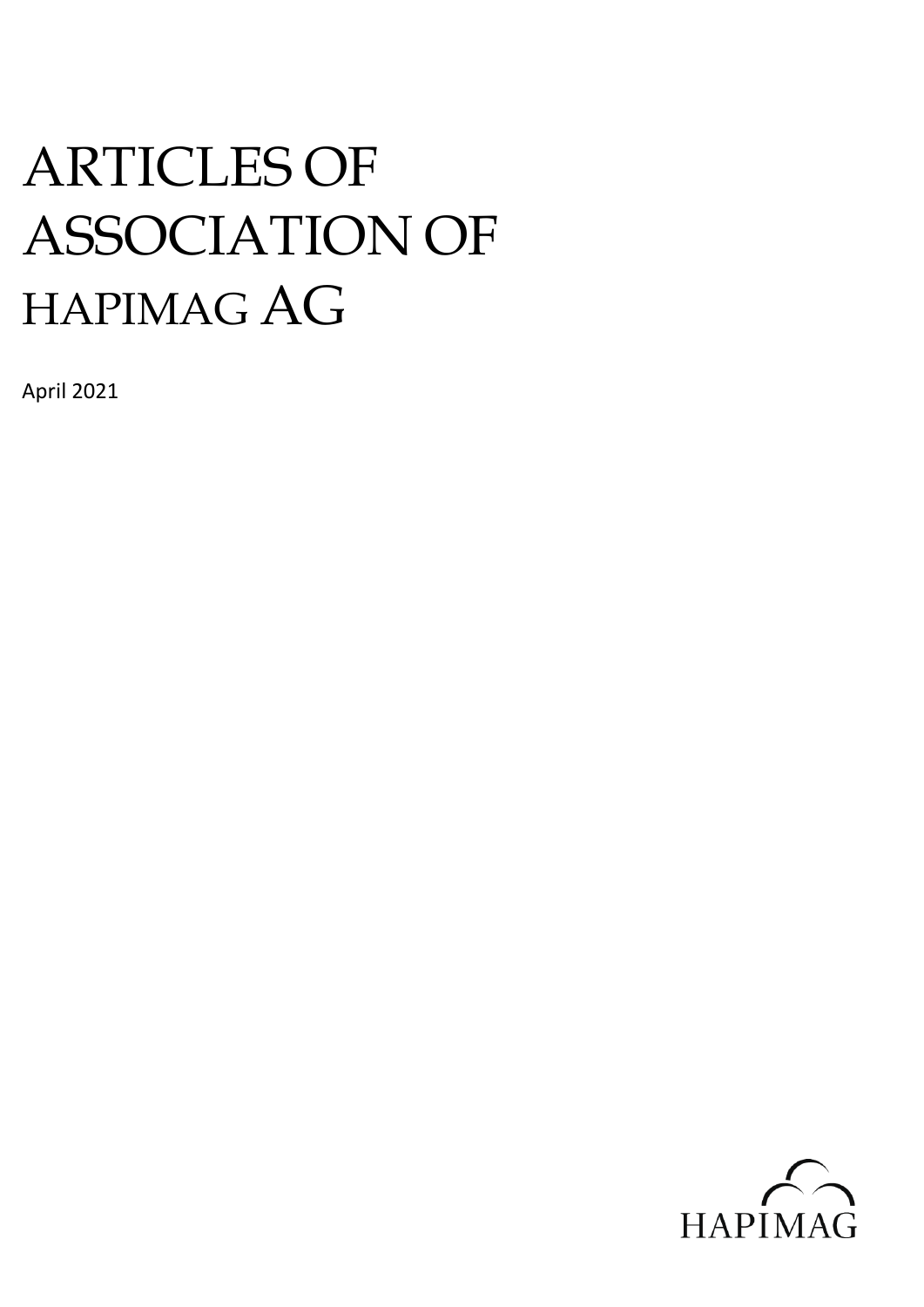# **1. Name, duration, registered office and objective Article 1**

A stock corporation of undetermined duration, with its registered office in CH-6312 Steinhausen, exists under the name Hapimag AG.

#### **Article 2**

The Company creates, acquires, rents, manages and operates holiday villages, apartment complexes, hotels and similar facilities, with the primary objective of placing these at the disposal of its shareholders and partners within the framework of the Hapimag holiday concept, on terms established by the Board of Directors as the most favourable conditions possible. The Company may operate ancillary operations and facilities (e. g. restaurants, sports facilities, retailing outlets) and may offer other related services (e. g. travel services and goods).

The Company is entitled to take any measures that are appropriate with a view to promoting the Company 's objective, in particular the establishment of subsidiaries or equity

investments. The sum of equity investments in which the Company does not hold a controlling interest must not exceed 20 % of the total of the acquisition values of the fixed assets of the Company and its directly or indirectly controlled subsidiaries (group fixed assets).

## **2. Share capital and shares**

#### **Article 3**

The Company's share capital amounts to CHF 41'670'000, divided into 59'300 shares with a nominal value of CHF 100.– per share and 178'700 shares with a nominal value of CHF 200.– per share. For the purpose of attaining the Company's objective, the shareholders legal subscription right shall be ruled out in the case of capital increases. The share capital is fully paid up.

#### **Article 4**

The shares are registered. A share register is kept at the Company's registered office. The Company acknowledges as shareholders those persons whose names are entered as such in the share register. The shares shall not be split. If a share is jointly owned, the shareholders may only exercise the rights conferred by the share through a joint representative. In the event of share usufruct, representation shall be effected by the usufructuary. Shareholders have no right to request the printing and delivery of certificates. However, they may demand a certificate for their shares from the Company at any time.

## **Article 5**

Share transfer shall be effected by legal means by way of written assignment and submission of the instrument of assignment to the Company. The transfer shall require the Company's approval and shall comply with the conditions agreed with the original acquiring party. The Company may withhold its approval for the following reasons:

1. The seller has failed to meet the obligations he / she assumed in purchasing the share.

- 2. The buyer refuses to sign an agreement regarding the use of the Hapimag holiday facilities ("Holiday Contract") in its most current version.
- 3. If, according to the discretionary judgement of theboard of directors:
- a) The buyer and /or his / her economic situation cannot guarantee that he / she will meet his / her obligations arising from the Holiday Contract,
- b) The share purchase is not being effected for the purpose of using the facilities and services of the Company within the scope of the Company's objective or
- c) There is reason to assume that the buyer intends to use the rights granted by the Holiday Contract for commercial purposes.

### **Article 6**

There is no liability for Company debts on the part of the shareholders over and above the statutory provisions.

# **3. General Meeting**

### **Article 7**

The principal body of the Company is the General Meeting. Its resolutions are binding for the shareholders, whether or not they are represented at the meeting.

#### **Article 8**

The General Meeting has the following non-transferable powers:

- 1. The stipulation and amendment of the Articles of Association.
- 2. Election of the members of the Board of Directors, the President of the Board of Directors, the auditors and the group auditor as well as the members of the audit advisory board.
- 3. Approval of the annual report and group consolidated financial statements.
- 4. Approval of the annual financial statements as well as passing of resolutions on the application of the financial results.
- 5. Discharge of the members of the Board of Directors.
- 6. Passing of resolutions on matters which are reserved for the General Meeting by law or the Articles of Association, or which are submitted by the Board of Directors or the auditors to the General Meeting.

#### **Article 9**

The ordinary General Meeting takes place annually within six months of the end of the financial year. Extraordinary General Meetings can be convened at any time. The General Meeting is held in Switzerland.

## **Article 10**

The General Meeting shall be convened by the Board of Directors, the auditors or the liquidators. Shareholders who together represent at least 5% of the share capital may request in writing that a General Meeting be convened stating the matter at issue and the motions.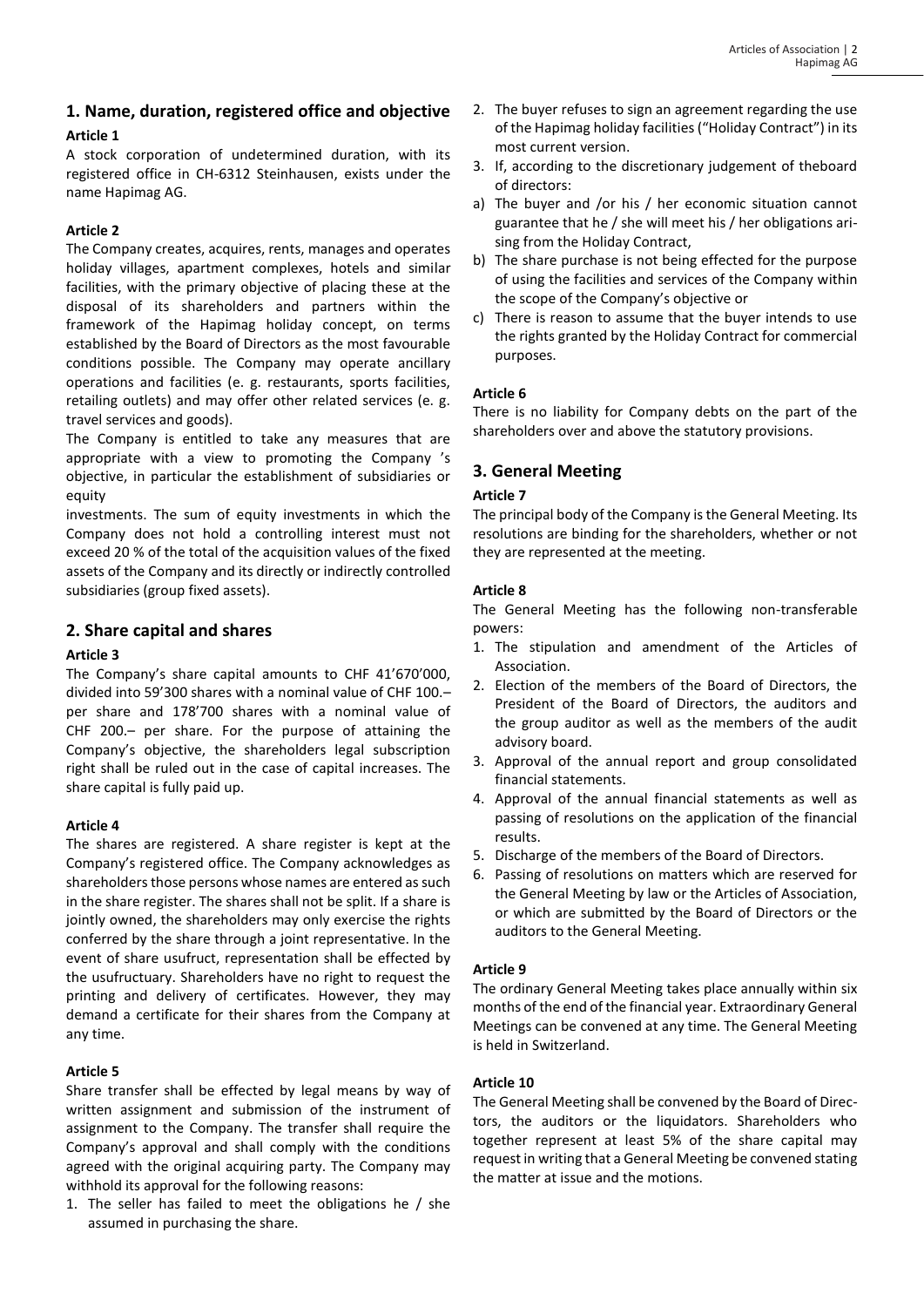### **Article 11**

Ordinary and extraordinary General Meetings are convened by written circular notice to all shareholders recorded in the share register, stating the matters to be dealt with, at least 20 days before the date of the General Meeting.

The invitation to the ordinary General Meeting must provide the information that the annual report and the report of the auditing agency are open to inspection by the shareholders at the Company's registered office at least 20 days before the ordinary General Meeting, and that a copy of these documents will be sent on request to any shareholder.

Motions from shareholders that concern the powers of the General Meeting and which must be put on the agenda of the upcoming meeting must be received by the Board of Directors at least 60 days before the General Meeting.

Resolutions cannot be passed on items not mentioned on the agenda, with the exception of a resolution to hold an extraordinary General Meeting or to carry out a special audit. No prior announcement shall be required for the submission of motions within the scope of the items on the agenda or for discussions that do not call for a resolution.

#### **Article 12**

Every shareholder recorded in the share register is entitled to vote in respect of the Company. Shareholders may authorise in writing other shareholders, spouses, relatives (ascending and descending), members of the Board of Directors or independent persons designated by the Company to represent their shares.

#### **Article 13**

The chairman of the General Meeting shall be the chairman of the Board or, in his / her absence, a member of the Board of Directors or, if no director is available, a shareholder shall take the chair for one day. The chairman shall nominate the minute-taker.

#### **Article 14**

Insofar as legally permissible, each share shall entitle the holder to one vote regardless of its nominal value and the voting right of a shareholder shall be proportional to the number of shares he / she represents.

#### **Article 15**

Subject to statutory provisions to the contrary, the General Meeting is able to pass resolutions irrespective of the number of shares represented. Unless otherwise stipulated by law, resolutions and elections shall require the absolute majority of the shares represented at the General Meeting. With elections requiring a second ballot, the relative majority shall suffice.

The following resolutions shall require two thirds of the represented share votes and an absolute majority of the represented nominal share values:

- Amendment of the Company 's objective;
- − Introduction of voting shares;
- Restriction of the transferability of registered shares;
- − Capital increase from equity, against contribution in kind or for the purpose of acquisition in kind and the granting of special benefits;
- Restriction or cancellation of subscription rights;
- Relocation of the Company's registered office;
- − Dissolution of the Company.

#### **Article 16**

The Board of Directors ensures that minutes are kept. The minutes cover:

- − Number, type, nominal value and category of the shares represented by the shareholders, the Company organs, inde-pendent proxies and portfolio representatives;
- − Resolutions and election results;
- − Requests for information and replies given;
- Statements placed on record by shareholders.
- Every shareholder is entitled to inspect the minutes. The minutes must be signed by the chairman and the minute-taker and approved by the Board of Directors.

### **4. Board of Directors**

#### **Article 17**

The Board of Directors consists of three to seven members elected by the Annual General Meeting. The Board of Directors constitutes itself with the exception of the President himself or herself. The President of the Board of Directors is elected by the Annual General Meeting.

#### **Article 18**

The period of office of the members of the Board of Directors is 2 years. The members of the Board of Directors can stand for re-election for 5 further terms. Members shall step down from the Board of Directors at the next Annual General Meeting upon reaching the age of 70. Should a member step down from the Board of Directors during his / her term of office, a successor shall be elected for the remaining period of office.

#### **Article 19**

The members of the Board of Directors must be shareholders. If other persons are elected, they may only assume office once they have become shareholders.

#### **Article 20**

The resolutions of the Board of Directors are taken with the majority of votes cast. In the event of parity of votes, the chairman has the casting vote.

#### **Article 21**

Minutes are kept of the discussions and resolutions of the Board of Directors. The minutes of every meeting are signed by the chairman and the secretary; they must mention the members present. Circular resolutions can be passed. Such resolutions must also be minuted.

#### **Article 22**

The Board of Directors may pass resolutions in all matters that are not reserved by law or the Articles of Association for the General Meeting.